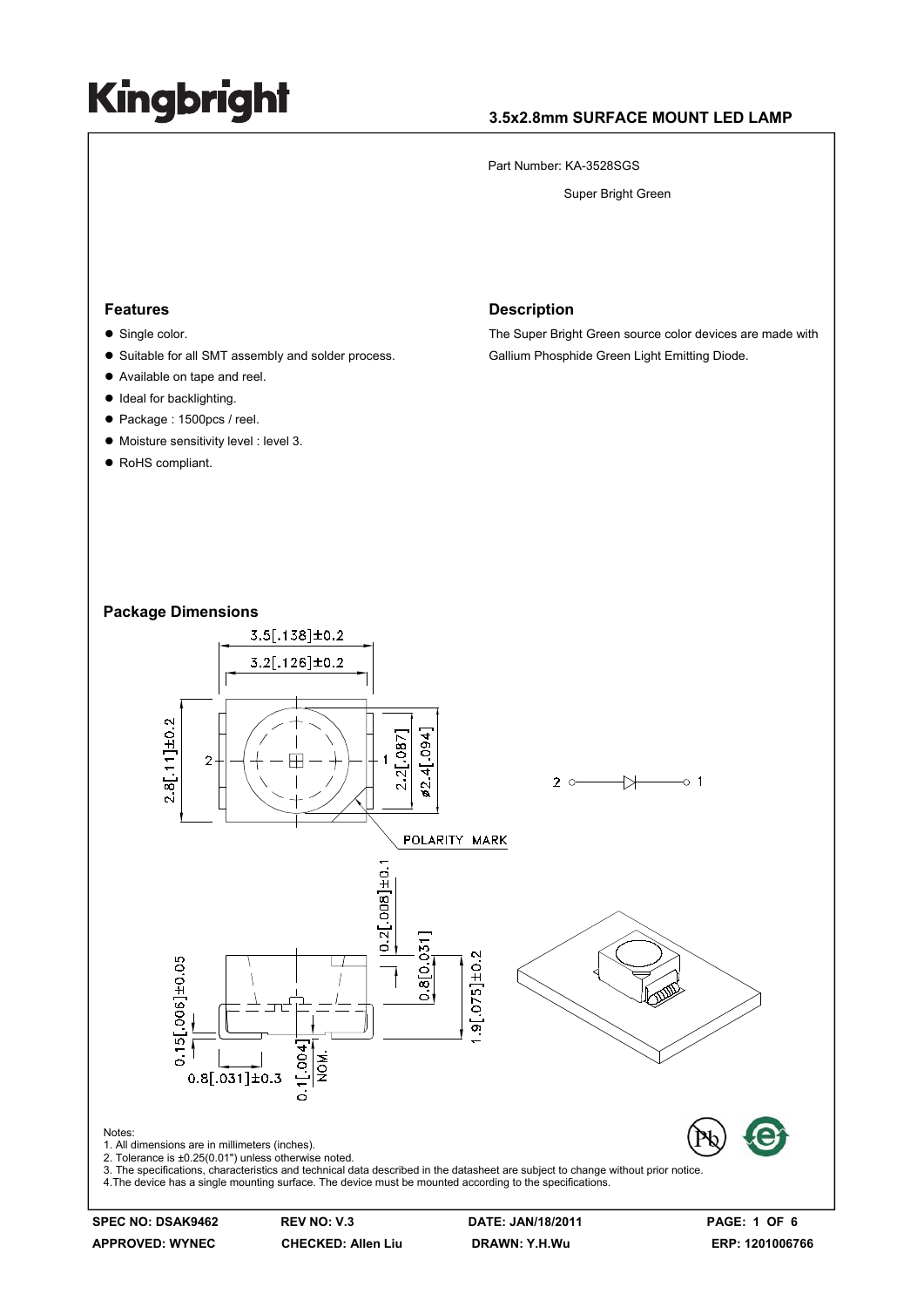### **Handling Precautions**

Compare to epoxy encapsulant that is hard and brittle, silicone is softer and flexible. Although its characteristic significantly reduces thermal stress, it is more susceptible to damage by external mechanical force. As a result, special handling precautions need to be observed during assembly using silicone encapsulated LED products. Failure to comply might lead to damage and premature failure of the LED.

1. Handle the component along the side surfaces by using forceps or appropriate tools.



2. Do not directly touch or handle the silicone lens surface. It may damage the internal circuitry.





3. Do not stack together assembled PCBs containing exposed LEDs. Impact may scratch the silicone lens or damage the internal circuitry.



4.1. The outer diameter of the SMD pickup nozzle should not exceed the size of the LED to prevent air leaks. The inner diameter of the nozzle should be as large as possible.

- 4.2. A pliable material is suggested for the nozzle tip to avoid scratching or damaging the LED surface during pickup.
- 4.3. The dimensions of the component must be accurately programmed in the pick-and-place machine to insure precise pickup and avoid damage during production.



5. As silicone encapsulation is permeable to gases, some corrosive substances such as H2S might corrode silver plating of leadframe. Special care should be taken if an LED with silicone encapsulation is to be used near such substances.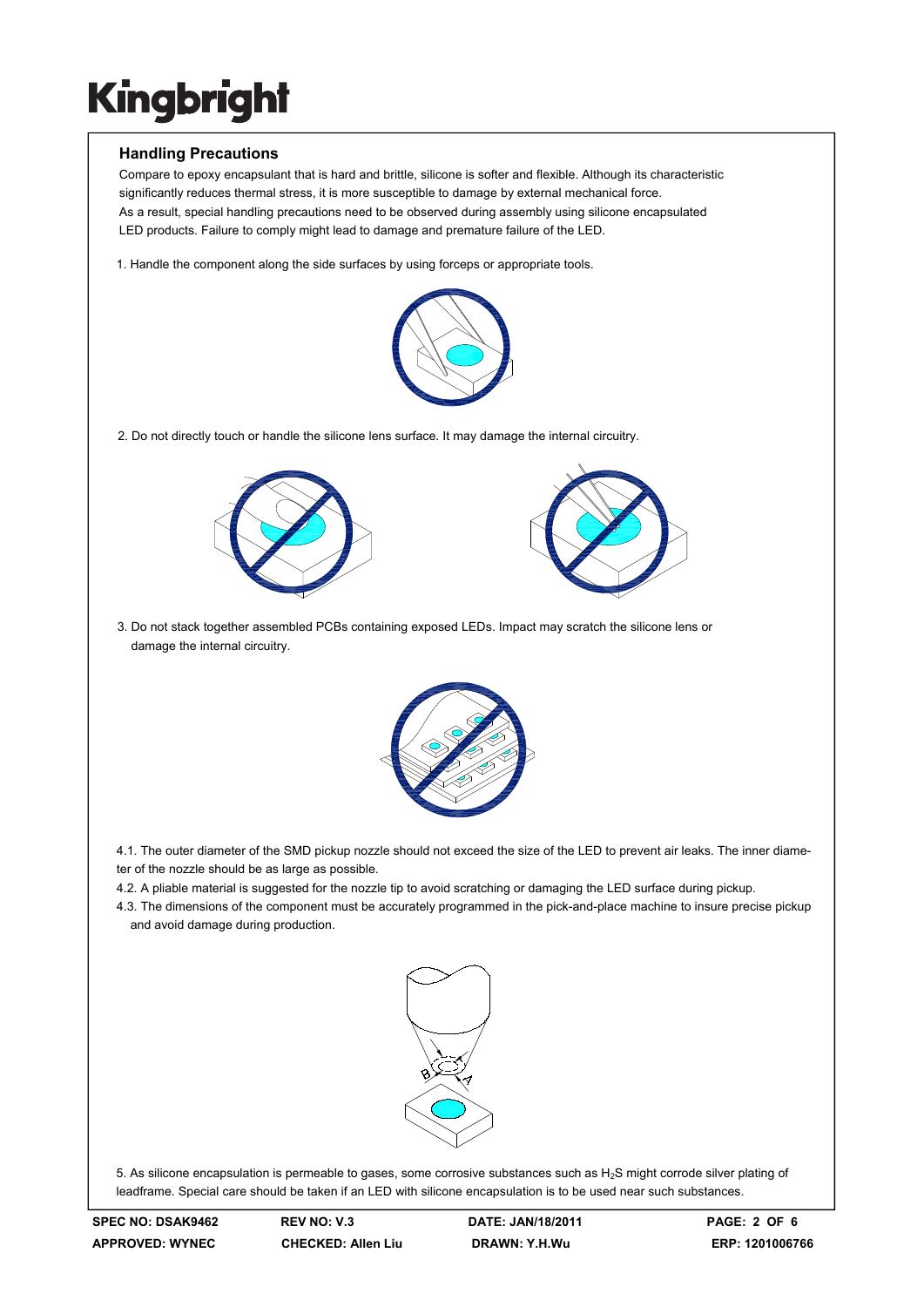### **Selection Guide**

| Part No.   | <b>Dice</b>              | Lens Type          | Iv (mcd) [2]<br>@ 20mA |      | Viewing<br>Angle [1] |  |  |  |  |
|------------|--------------------------|--------------------|------------------------|------|----------------------|--|--|--|--|
|            |                          |                    | Min.                   | Typ. | 201/2                |  |  |  |  |
| KA-3528SGS | Super Bright Green (GaP) | <b>Water Clear</b> | 12                     | 25   | $120^\circ$          |  |  |  |  |

Notes:

1. θ1/2 is the angle from optical centerline where the luminous intensity is 1/2 of the optical peak value.

2. Luminous intensity/ luminous Flux: +/-15%.

#### **Electrical / Optical Characteristics at TA=25°C**

| Symbol              | <b>Parameter</b>         | <b>Device</b>      | Typ. | Max. | <b>Units</b> | <b>Test Conditions</b> |
|---------------------|--------------------------|--------------------|------|------|--------------|------------------------|
| λpeak               | Peak Wavelength          | Super Bright Green | 565  |      | nm           | $IF=20mA$              |
| <b>AD [1]</b>       | Dominant Wavelength      | Super Bright Green | 568  |      | nm           | $IF=20mA$              |
| $\Delta\lambda$ 1/2 | Spectral Line Half-width | Super Bright Green | 30   |      | nm           | $IF=20mA$              |
| C                   | Capacitance              | Super Bright Green | 15   |      | рF           | $V_F = 0V$ ; f=1MHz    |
| VF [2]              | Forward Voltage          | Super Bright Green | 2.2  | 2.5  | v            | $IF=20mA$              |
| <b>IR</b>           | Reverse Current          | Super Bright Green |      | 10   | uA           | $V_R = 5V$             |

Notes:

1.Wavelength: +/-1nm.

2. Forward Voltage: +/-0.1V.

### **Absolute Maximum Ratings at TA=25°C**

| <b>Parameter</b>             | <b>Super Bright Green</b>            | <b>Units</b> |  |
|------------------------------|--------------------------------------|--------------|--|
| Power dissipation            | 62.5                                 | mW           |  |
| DC Forward Current           | 25                                   | mA           |  |
| Peak Forward Current [1]     | 140                                  | mA           |  |
| Reverse Voltage              | 5                                    |              |  |
| <b>Operating Temperature</b> | -40 $^{\circ}$ C To +85 $^{\circ}$ C |              |  |
| Storage Temperature          | -40°C To +85°C                       |              |  |

Note:

1. 1/10 Duty Cycle, 0.1ms Pulse Width.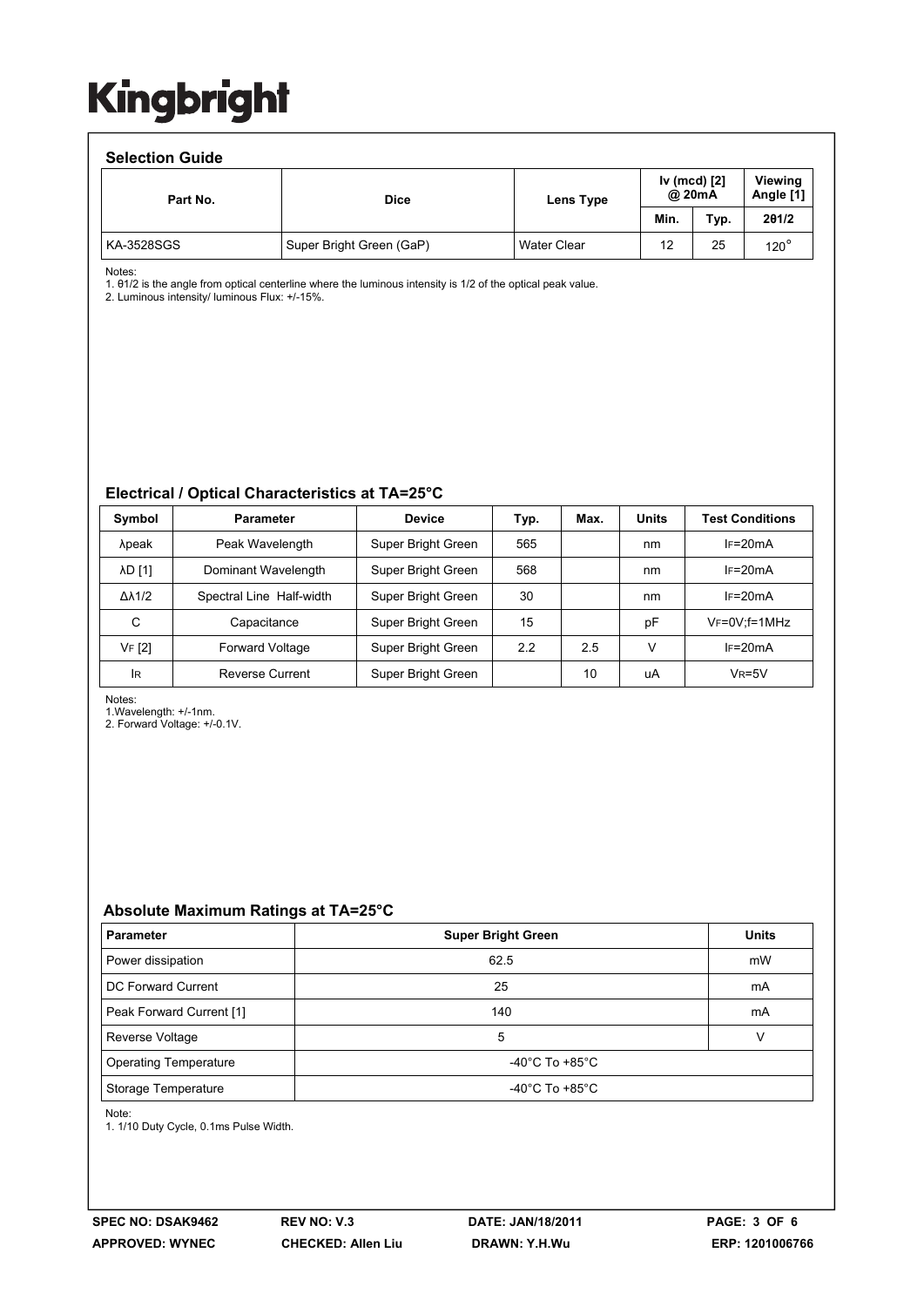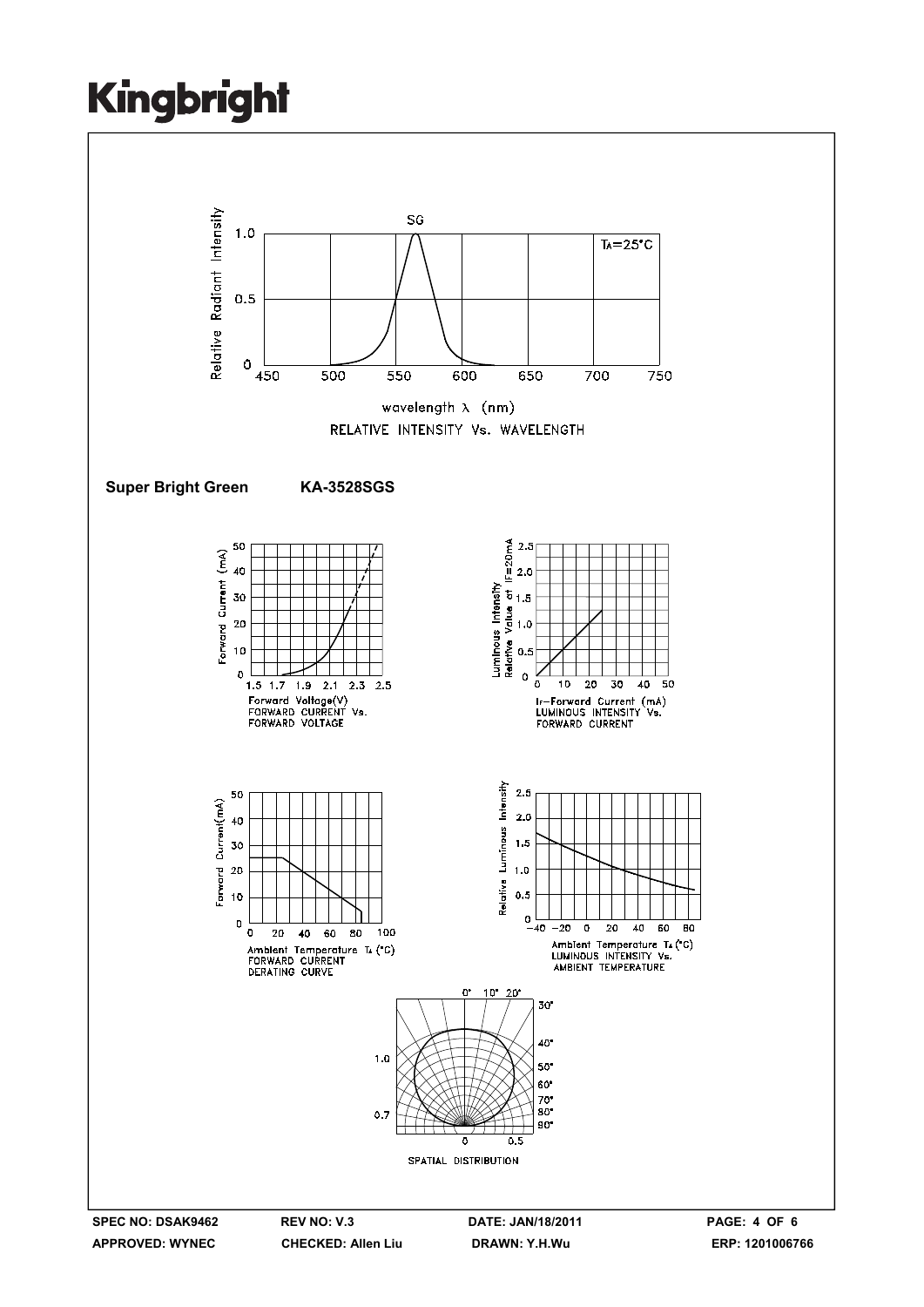### **KA-3528SGS**

**Reflow soldering is recommended and the soldering profile is shown below. Other soldering methods are not recommended as they might cause damage to the product.**